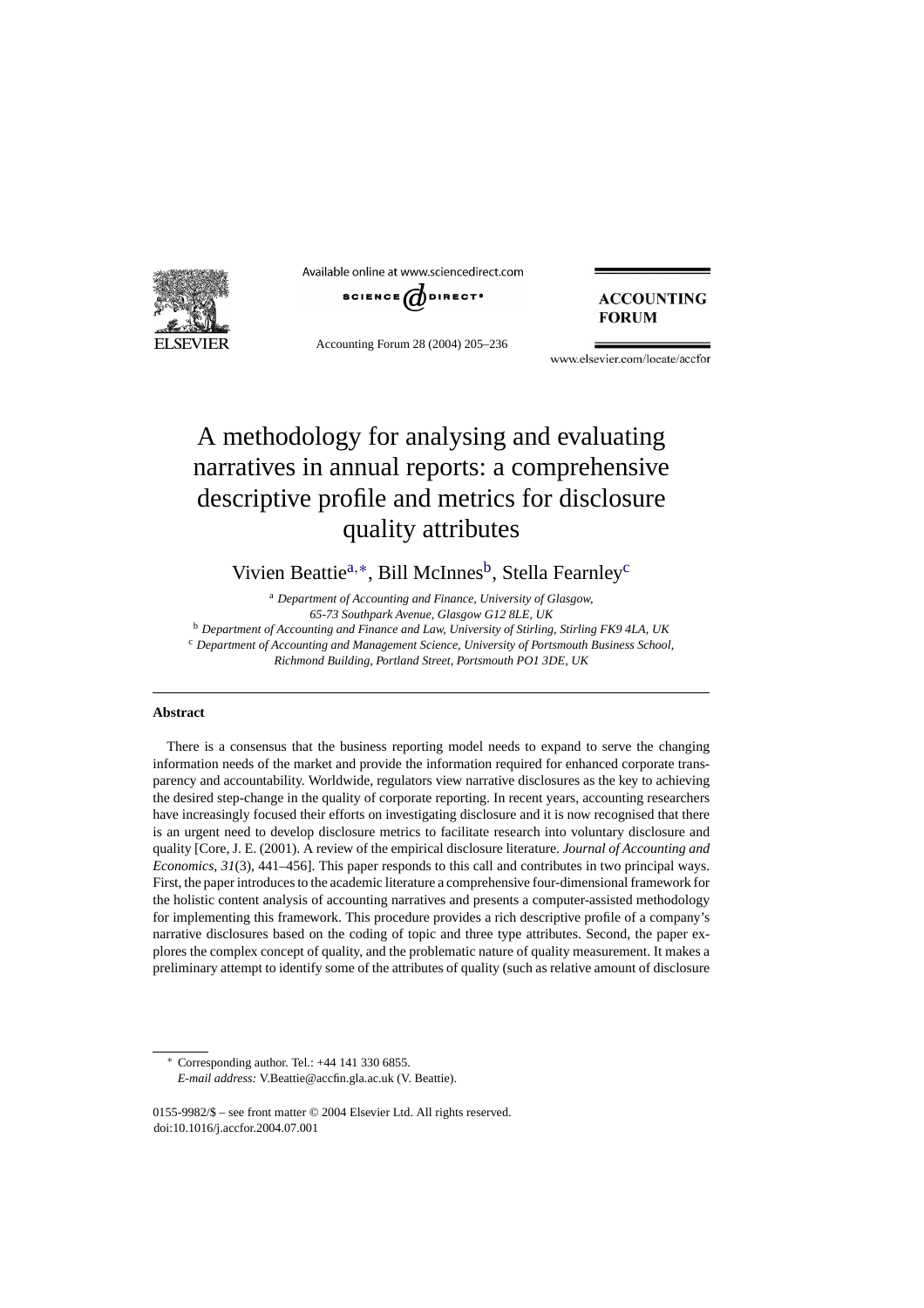and topic spread), suggests observable proxies for these and offers a tentative summary measure of disclosure quality.

© 2004 Elsevier Ltd. All rights reserved.

*Keywords:* Business reporting; Disclosure; Disclosure quality; Narratives; Annual reports; Content analysis; Forward-looking information; Non-financial information; Qualitative information

#### **1. Introduction**

In recent years, the nature of business has changed fundamentally. Competitive advantage increasingly involves value creation processes that rely on intangible assets not recognised in the financial statements. To serve the information needs of the market and provide the information required for corporate transparency and accountability, there is now a consensus that the business reporting model needs to expand beyond the traditional financial reporting model that emphasises backward-looking, quantified, financial information (e.g., [AICPA,](#page--1-0) [1994; Elliott, 1992; FASB, 2001a; ICAEW, 2003; ICAS, 1999; Lev, 2001;](#page--1-0) [Lev & Zarowin,](#page--1-0) 1999; [Wallman, 1995, 1996, 1997\).](#page--1-0)<sup>1</sup> The general thrust of these articles and reports is that there is a need for more information that is forward-looking and non-financial in nature. It is recognised that much of this new information will be 'soft', i.e., either unquantified or unquantifiable.

Of particular note is the report published by the [AICPA \(1994\),](#page--1-0) which has become extremely influential (the Jenkins Report). This set out to improve business reporting by adopting a customer focus, i.e., by meeting the information needs of investors and creditors. The report proposed a comprehensive model of business reporting that embraced a 'broader, integrated range of information' (p. 131). This model comprised eight main topics (financial data, operating data, management analysis, forward-looking information, information about management and shareholders, objectives and strategy, description of business and industry structure) and many sub-topics. In response to the report, FASB set up a business reporting research project to consider the types of information that companies are voluntarily providing and the means for delivering it. Reporting on the first of these two issues, FASB stated that 'the importance of voluntary disclosures is expected to increase in the future because of the fast pace of change in the business environment' (2001b, p.v).

Worldwide, narrative communication in annual reports is viewed as the crucial element in achieving the desired step-change in the quality of corporate reporting and regulators are focussing attention on the management discussion and analysis statement in the annual report (referred to as the MD&A in most countries and the operating and financial review  $(OFR)$  in the UK).<sup>2</sup> In some jurisdictions, guidelines are being extended and revised; while in others, disclosures are becoming mandatory. In the US, post-Enron, MD&A regulations are being strengthened (e.g., [SEC, 2003\).](#page--1-0) In Canada, the Canadian Institute of Chartered Accountants (CICA) issued more detailed MD&A guidelines that set out six disclosure

 $<sup>1</sup>$  The recent wave of accounting scandals has provided further impetus to the drive for enhanced transparency</sup> and accountability.

<sup>&</sup>lt;sup>2</sup> Corporate communication is now an established interdisciplinary field [\(van Riel, 1997\).](#page--1-0)